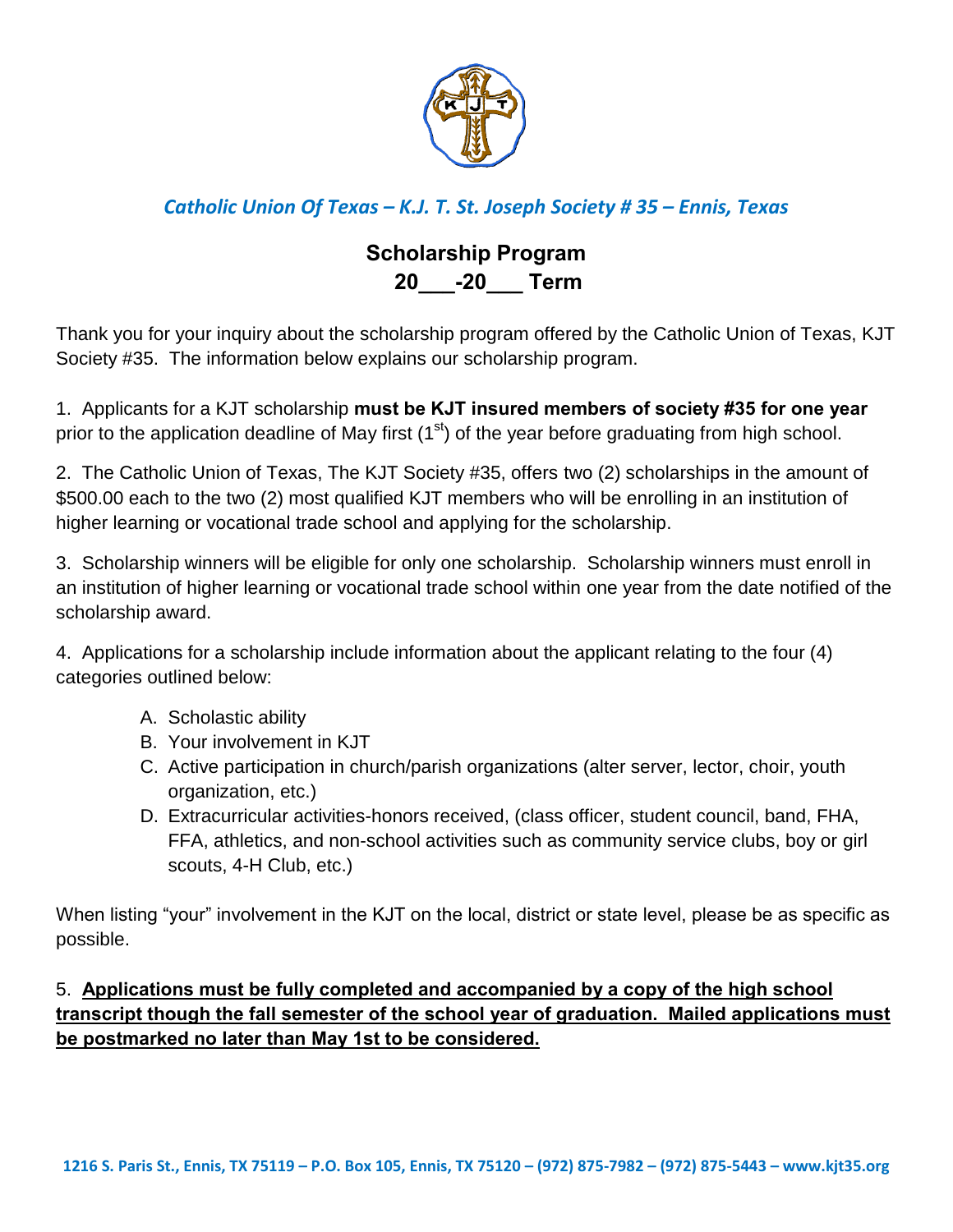

*Catholic Union Of Texas – K.J. T. St. Joseph Society # 35 – Ennis, Texas* 

#### **K.J.T YOUTH SCHOLARSHIP APPLICATION 20\_\_\_-20\_\_\_ TERM**

|                                                                                                                                                                                                                                                                                                                                                                                                                                                                                | APPLICANT'S NAME: (LAST) |         |              |
|--------------------------------------------------------------------------------------------------------------------------------------------------------------------------------------------------------------------------------------------------------------------------------------------------------------------------------------------------------------------------------------------------------------------------------------------------------------------------------|--------------------------|---------|--------------|
|                                                                                                                                                                                                                                                                                                                                                                                                                                                                                |                          | (FIRST) | (MIDDLE)     |
|                                                                                                                                                                                                                                                                                                                                                                                                                                                                                |                          |         |              |
|                                                                                                                                                                                                                                                                                                                                                                                                                                                                                |                          |         |              |
|                                                                                                                                                                                                                                                                                                                                                                                                                                                                                | (STREET)                 | (CITY)  | (STATE, ZIP) |
|                                                                                                                                                                                                                                                                                                                                                                                                                                                                                |                          |         |              |
|                                                                                                                                                                                                                                                                                                                                                                                                                                                                                |                          |         |              |
| MEMBER OF SOCIETY NO. 35 IN ENNIS, TEXAS. CERTIFICATE NO: \\connection______________________________                                                                                                                                                                                                                                                                                                                                                                           |                          |         |              |
|                                                                                                                                                                                                                                                                                                                                                                                                                                                                                |                          |         |              |
|                                                                                                                                                                                                                                                                                                                                                                                                                                                                                |                          |         |              |
|                                                                                                                                                                                                                                                                                                                                                                                                                                                                                |                          |         |              |
| All applications become the property of the Scholarship Committee, whose decision is final. Alternates will be<br>selected and in the event a winner does not choose to attend college for any reason, the first alternate will be<br>notified and given the scholarship. Submit original application in one (1) copy only. Fax applications will not<br>be accepted. Please submit a picture of yourself to be placed in the KJT News if selected as a scholarship<br>winner. |                          |         |              |

#### A COPY OF YOUR HIGH SCHOOL TRANSCRIPT THOUGH THE FALL SEMESTER OF 20  $-20$ **SCHOOL YEAR MUST BE ATTACHED.**

**An applicant must be a KJT insured member for one (1) year prior to the application deadline. Applicant must be a high school graduate (of the current application year), and must meet all qualifications for entry and be accepted by the institution named below:** 

University, College or Technical school you plan to attend: \_\_\_\_\_\_\_\_\_\_\_\_\_\_\_\_\_\_\_\_

Money is to be used to used to pay for education in an accredited University, College, Junior College, Technical School, Business School, whichever the applicant selects. Money will be paid to the applicant in one installment. THE APPLICATION MUST BE POSTMARKED ON OR BEFORE MAY 1st TO BE CONSIDERED.

\_\_\_\_\_\_\_\_\_\_\_\_\_\_\_\_\_\_\_\_\_\_\_\_\_\_\_\_\_\_ \_\_\_\_\_\_\_\_\_\_\_\_\_\_\_\_\_\_\_\_\_\_\_\_\_\_\_\_\_\_\_\_\_\_\_\_\_\_\_\_\_\_\_\_\_\_\_\_\_ DATE OF APPLICATION APPLICANT'S SIGNATURE

APPLICANT'S NAME

**1216 S. Paris St., Ennis, TX 75119 – P.O. Box 105, Ennis, TX 75120 – (972) 875-7982 – (972) 875-5443 – www.kjt35.org**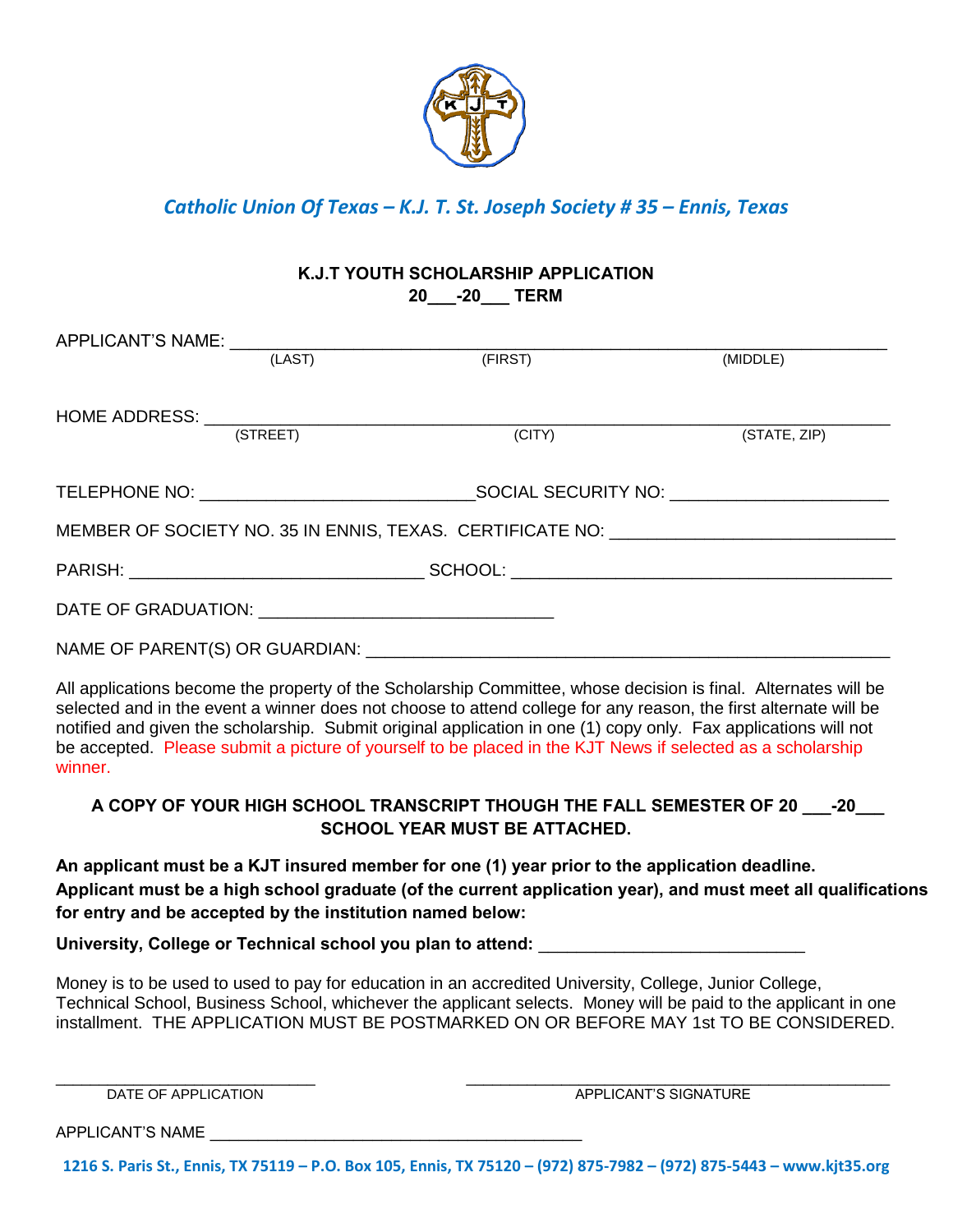

## Catholic Union Of Texas - K.J. T. St. Joseph Society #35 - Ennis, Texas

# **ACTIVITY RECORD**

#### A. Scholastic Ability:

(ATTACH HIGH SCHOOL TRANSCRIPT THROUGH FALL SEMESTER OF 20 \_\_\_\_- 20 \_\_\_\_ YEAR).

List school academic honors received:

#### **B.** Involvement in KJT:

List your involvement with KJT. Be as specific as possible.

C. Active participation in church/parish organizations (alter server, lector, choir, youth organization, etc.)